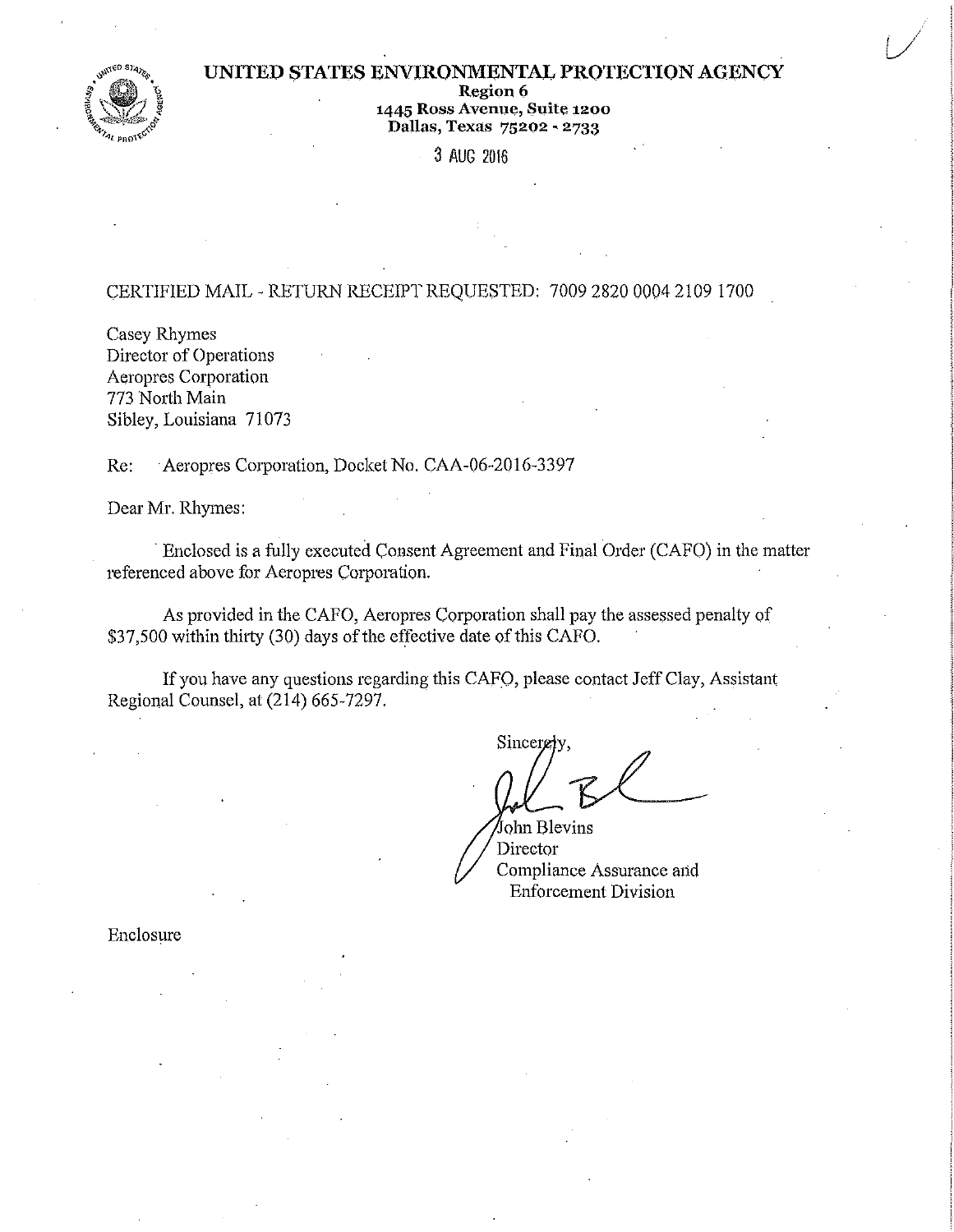# **UNITED STATES** FILED **ENVIRONMENTAL PROTECTION AGENCY 16 AUG -9 AM 10: 59 REGION 6**<br>**DALLAS, TEXAS DALLAS, TEXAS** REGIONAL REARDIG CLERX<br>EPA REGION VI

**In the Matter of:** 

**Aeropres Corporation, CONSENT AGREEMENT AND FINAL ORDER** 

**Respondent EPA Docket No. CAA-06-2016-3397** 

### **CONSENT AGREEMENT AND FINAL ORDER**

The Director of the Compliance Assurance and Enforcement Division of the United States Environmental Protection Agency ("EPA"), Region 6 ("Complainant") and Aeropres Corporation ("Respondent") in the above-referenced proceeding, hereby agree to resolve this matter through the issuance of this Consent Agreement and Final Order ("CAFO").

# **I. PRELIMINARY STATEMENT**

1. This proceeding for the assessment of civil penalties is brought by EPA pursuant to sections  $113(a)(3)$  and  $113(d)(1)(B)$  of the Clean Air Act, as amended ("Act" or "CAA"), 42 U.S.C. §§ 7413(a)(3) and 7413(d)(1)(B), and is simultaneously commenced and concluded through the issuance of this CAFO pursuant to 40 C.F.R. §§ 22.13(b), 22.18(b)(2) and (3), and 22.34.

2. For purposes of this proceeding, Respondent admits the jurisdictional allegations contained herein; however, Respondent neither admits nor denies the specific factual allegations contained in this CAFO.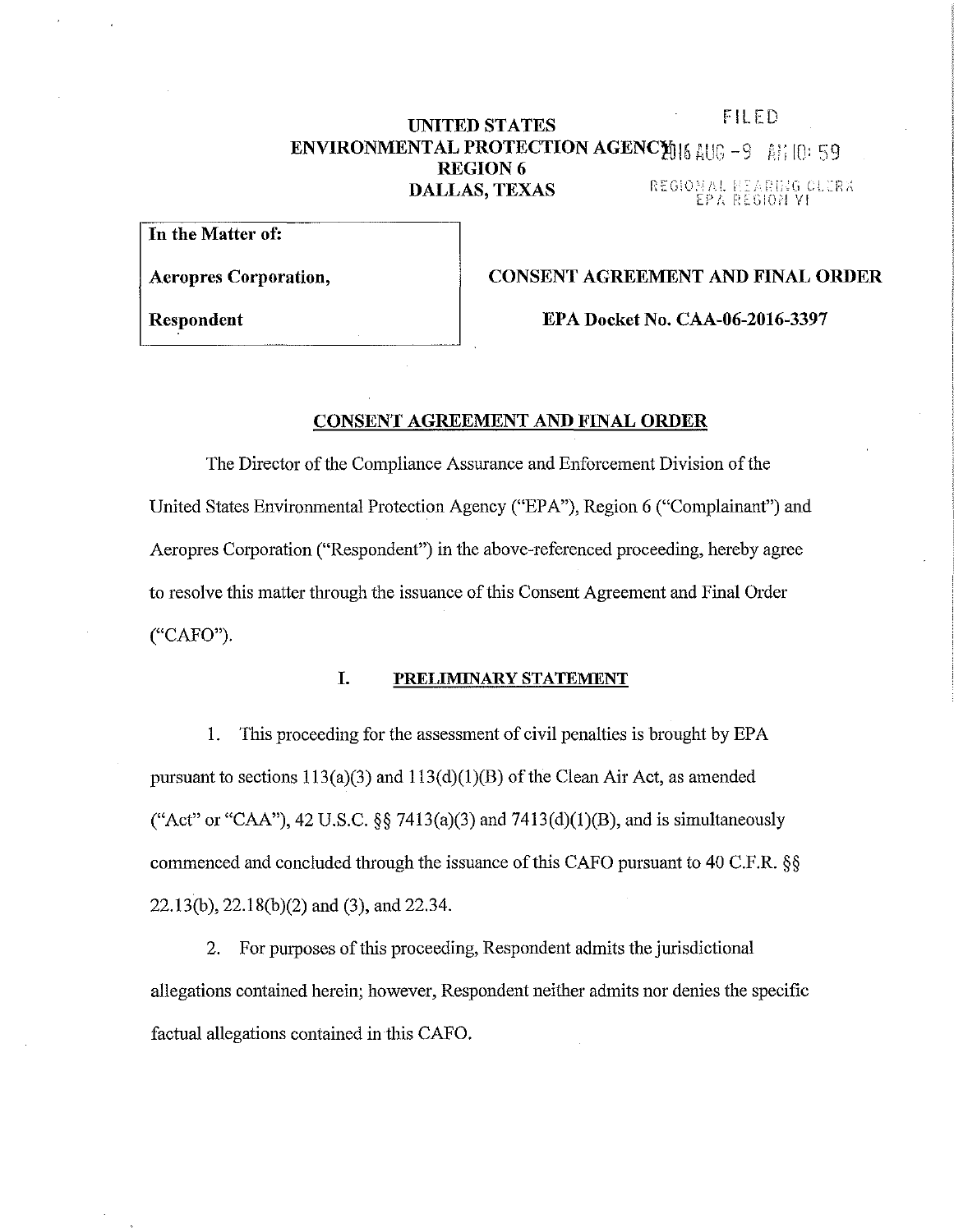3. Respondent explicitly waives any right to contest the allegations and its right to appeal the proposed Final Order set forth herein, and waives all defenses, which have been raised or could have been raised to the claims set forth in this CAFO.

4. Compliance with all the terms and conditions of this CAFO shall only resolve Respondent's liability for federal civil monetary penalties for those violations and facts alleged in this CAFO.

5. Respondent consents to the issuance of this CAFO and to the assessment and payment of the stated civil penalty in the amount and by the method set forth in this CAFO.

### **II. ALLEGATIONS**

6. Respondent is a corporation authorized to do business in the State of Louisiana.

7. Respondent owns a chemical plant at 773 North Main Street, Sibley, Louisiana ("Facility") whete regulated substances and other extremely hazardous substances are produced, processed, stored, and handled, and from which an accidental release could occur.

8. Within the Facility, the Respondent operates the facility to handle liquefied petroleum gases, pentanes, dimethyl ether, and 1, 1-Difl.uoroethane. The products are stored at the facility in above ground storage tanks and processed and blended then transferred for shipment.

9. On August 31,2015, the Facility experienced a release of various substances, including Dymel 152a (4,300 pounds), Cyclopentane (54 pounds) and N-Butane (5,708 pounds). These substances are extremely hazardous due to their flammable and toxic properties. The release resulted in a fire at the Facility.

#### Page2 **of12**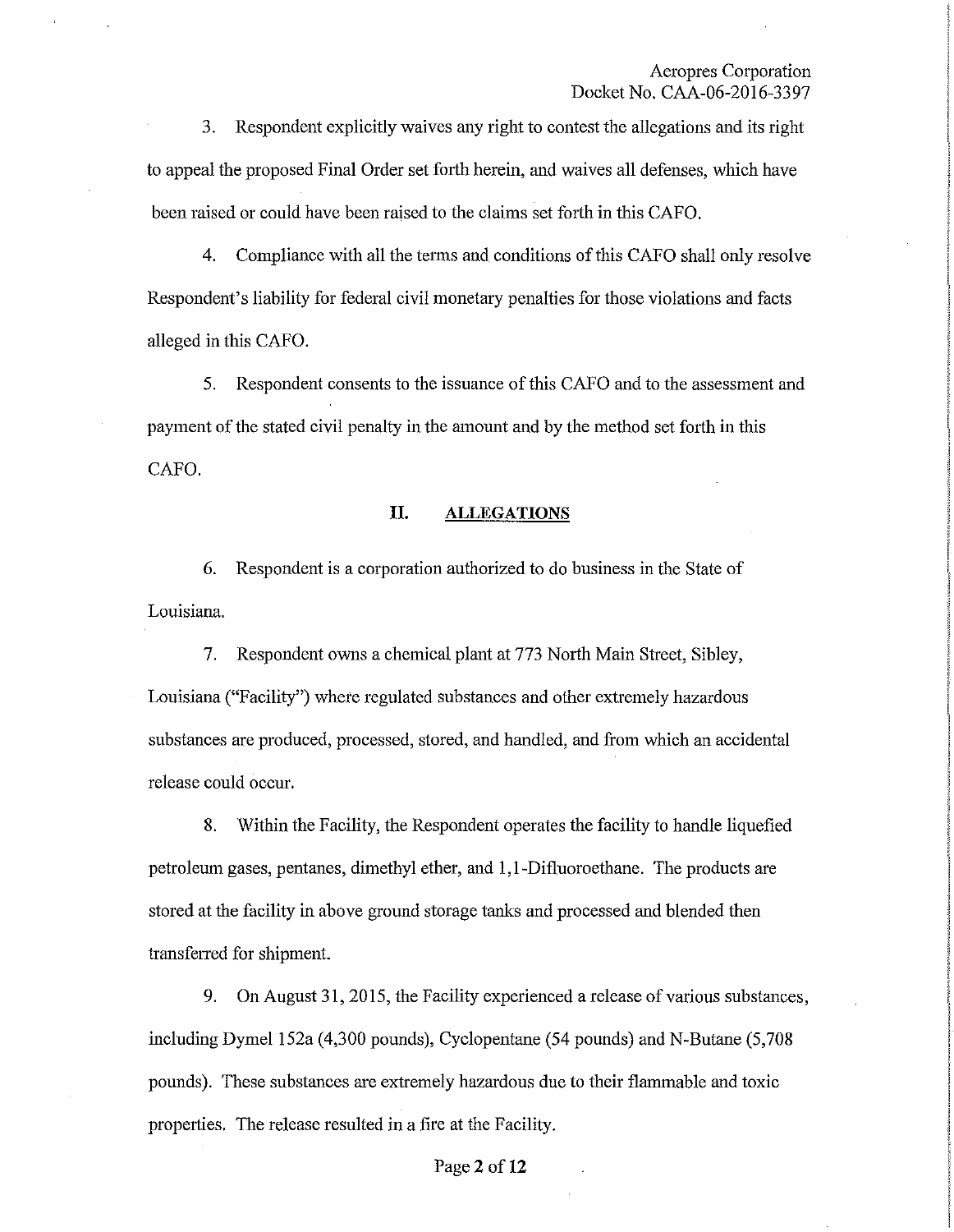10. Based on Respondent's analysis, the release was caused by an employee failing to follow the standard operating procedure, SIB 02-006, for rinsing cylinders. A fire ensued.

11. Several other factors contributed to the severity of the incident. These other factors include:

- a. a gate valve on the N-Butane load line was left in the open position on the Liquefied Petroleum Gas (LPG) manifold in the cylinder shed;
- b. the ball valve on the line from Tank 10 (N-Butane) was left in the open position;
- c. there was no emergency safety valve (ESV) installed on the LPG load line from Tank 10 or master ESV for the cylinder loading manifold; and
- d. The facility stored Cyclopentane in a drum, with other miscellaneous flammables, in the loading area, which contributed to the severity of the fire.

12. Respondent is a "person" as that term is defined by section 302(e) of the CAA, 42 U.S.C. § 7602(e).

13. The Facility is a "stationary source" as that term is defined by section 112(r)(2)(C) of the CAA, 42 U.S.C. § 7412(r)(2)(C).

14. Respondent is the "owner or operator" as those terms are defmed by section  $112(a)(9)$  of the CAA, 42 U.S.C. § 7412(a)(9), of a stationary source.

15. Dymel, clyclopentane, and Butane are extremely hazardous flammable substances that were released to the atmosphere during the release and subsequent fire.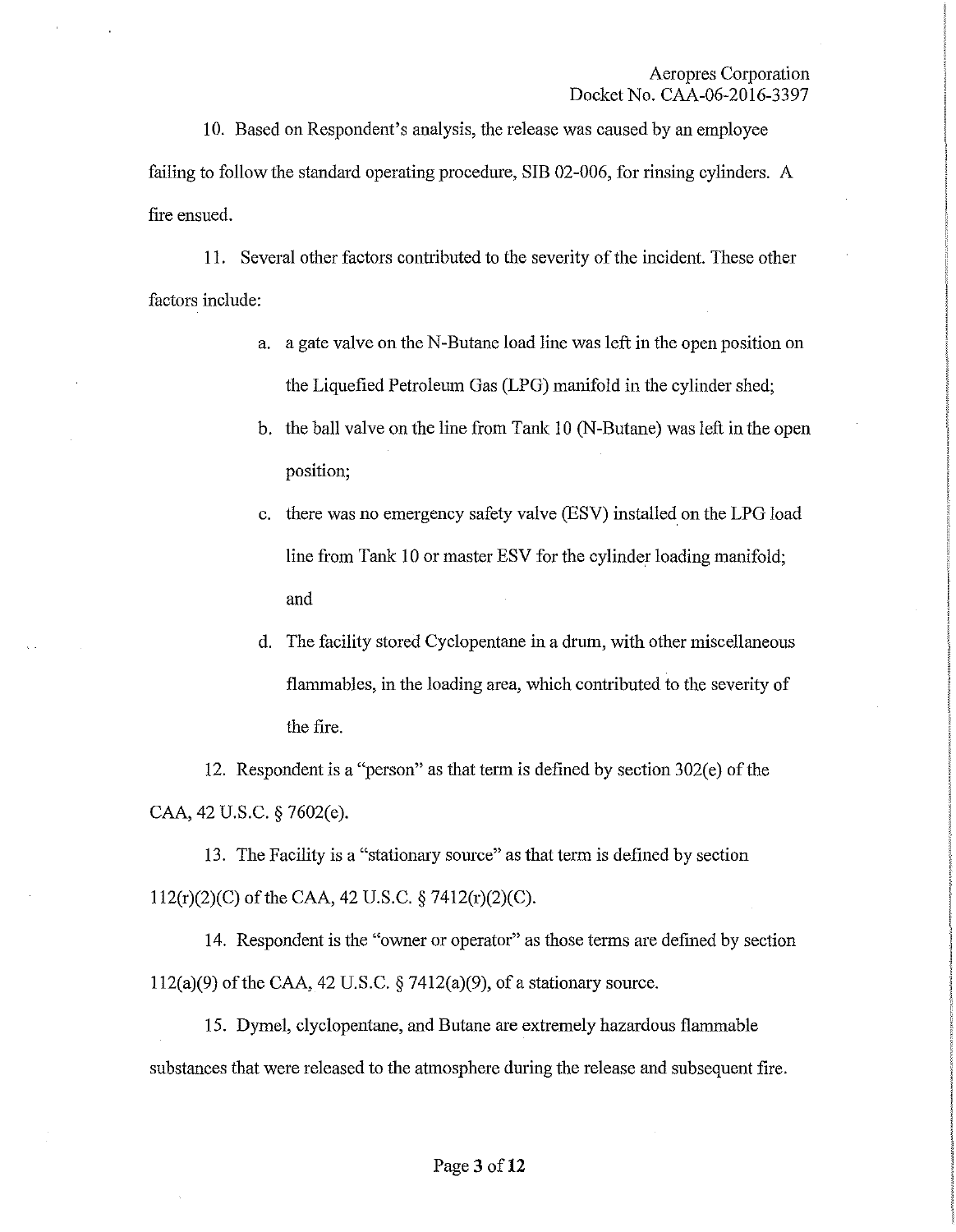16. The respondent did not design and maintain a safe facility on August 31, 2015 by failing to follow proper standard operating procedures related to the handling of extremely hazardous substances.

17. Pursuant to section  $112(r)(1)$  of the CAA, 42 U.S.C. § 7412 $(r)(1)$ , an owner/operator of a stationary source producing, processing, handling or storing substances listed pursuant to section  $112(r)(3)$  of the CAA, 42 U.S.C. § 7412 $(r)(3)$ , or any other extremely hazardous substance, has a general duty to: (I) identify hazards which may result from accidental releases of such substances using appropriate hazard assessment techniques; (2) design and maintain a safe facility, taking such steps as are necessary to prevent releases; and (3) minimize the consequences of accidental releases that do occur.

18. Respondent failed to design and maintain a safe facility and did not take such necessary steps to prevent accidental releases of Dymel 152a, Cyclopentane, and N-Butane to the ambient air.

19. Respondent's failure constitutes a violation of the general duty clause in section 112(r)(1) of the CAA, 42 U.S.C. § 7412(r)(1).

20. Respondent is therefore subject to the assessment of penalties pursuant to sections  $113(a)(3)$  and  $113(d)(1)(B)$  of the CAA, 42 U.S.C. §§ 7413(a)(3) and  $7413(d)(1)(B)$ , for at least one day of violation of the general duty clause of section 112(r)(1) of the CAA, 42 U.S.C. §7412(r)(l).

# **III. TERMS OF SETTLEMENT**

### **A. CIVIL PENALTY**

21. Pursuant to the authority granted in sections  $113(a)(3)$  and  $113(d)(1)(B)$  of the CAA, 42 U.S.C.  $\S$  7413(a)(3) and 7413(d)(1)(B), and taking into consideration

#### Page 4 of 12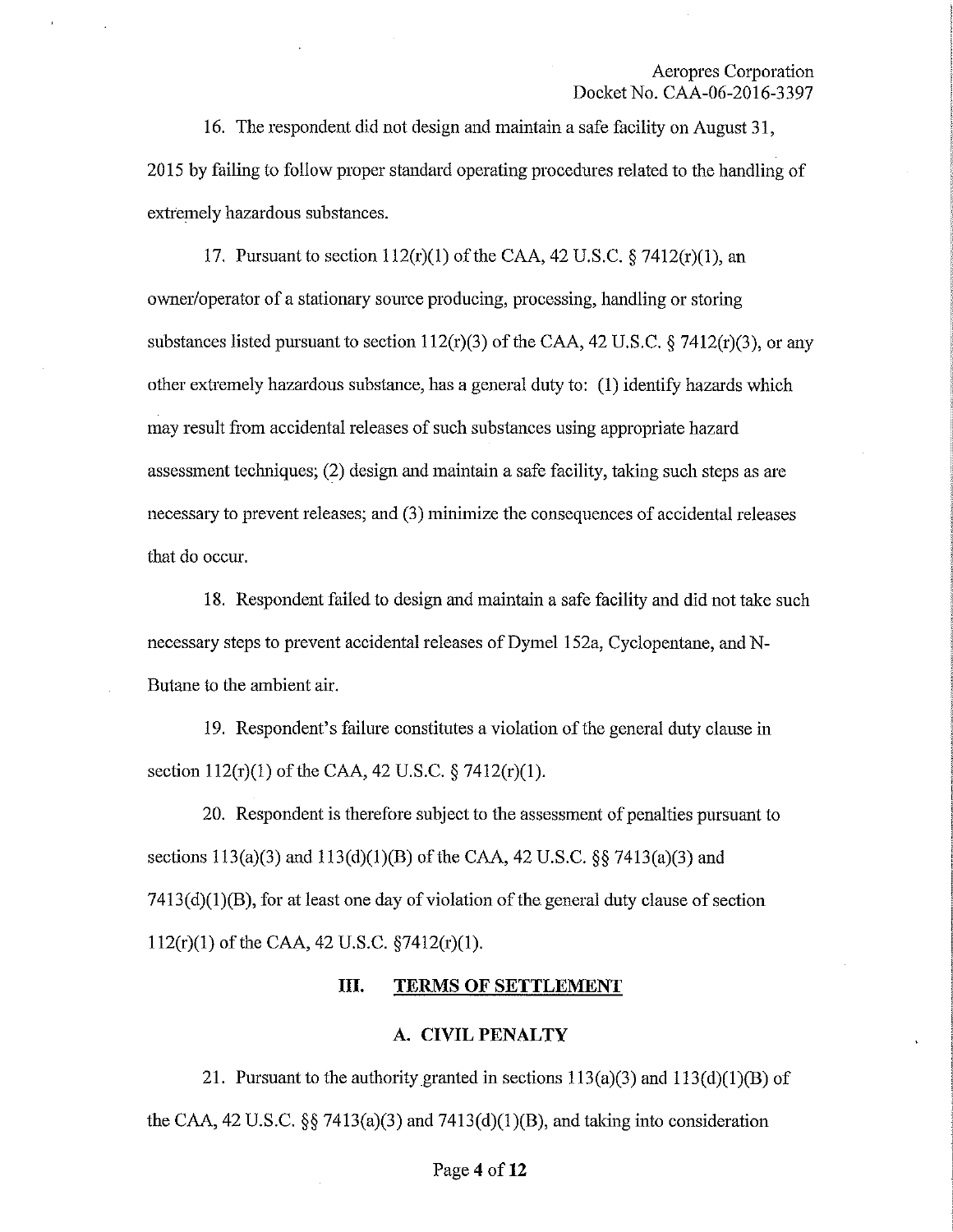the size of the Respondent's business, the economic impact of the penalty on the Respondent's business, the Respondent's full compliance history and good faith efforts to comply, the duration of the violation, payment by Respondent of penalties previously assessed for the same violation (if any), the economic benefit of noncompliance, and the seriousness of the violation, as well as other factors which justice may require, EPA and Respondent agree that an appropriate penalty to settle this matter is \$32,500.

22. Respondent shall pay the assessed penalty within thirty (30) days of the effective date of this CAFO. Respondent shall pay the assessed civil penalty by certified check, cashier's check, or wire transfer, made payable to "Treasurer, United States of America,  $EPA - Region 6."$  Payment shall be remitted in one of three ways: regular U.S. Postal mail (including certified mail), or U.S. Postal Service express mail - the check should be remitted to:

> U.S. Environmental Protection Agency Fines and Penalties Cincinnati Finance Center P.O. Box 979077 St. Louis, MO 63197-9000

For overnight mail (non-U.S. Postal Service), the check should be remitted to:

U.S. Bank Government Lockbox 979077 U.S. EPA, Fines and Penalties 1005 Convention Plaza SL-MO-C2-GL St. Louis, MO 63101 Phone No. (314) 418-1028

For wire transfer, the payment should be remitted to:

Federal Reserve Bank of New York ABA: 021030004 Account No. 68010727 SWIFT address = FRNYUS33 33 Liberty Street NewYork,NY 10045

Page **5 of12**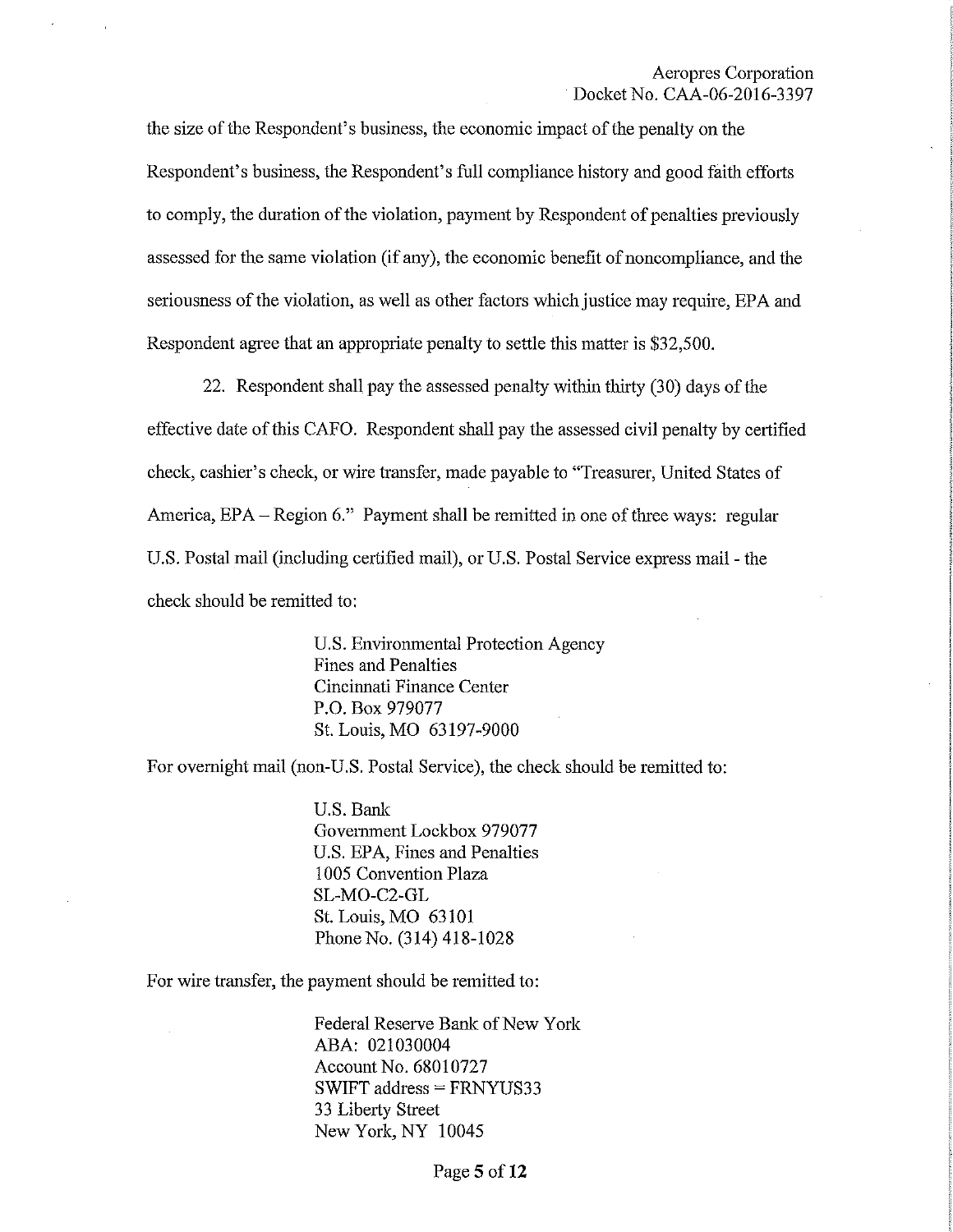Field Tag 4200 of the Fedwire message should read **"D** 68010727 Environmental Protection Agency"

**PLEASE NOTE: Docket number CAA-06-2016-3397 shall be clearly typed on the check to ensure proper credit.** If payment is made by check, the check shall also be accompanied by a transmittal letter and shall reference the Respondent's name and address, the case name, and the docket number of this CAFO. If payment is made by wire service, the wire transfer instructions shall reference the Respondent's name and address, the case name, and the docket number of this CAFO. The Respondent shall also send a simultaneous notice of such payment, including a copy of the check and transmittal letter or wire transfer instructions to the following:

> Samuel Tates Chief, Surveillance Section (6EN-AS) Compliance Assurance and Enforcement Division U.S. EPA, Region 6 1445 Ross Avenue, Suite 1200 Dallas, TX 75202-2733

Lorena Vaughn Regional Hearing Clerk (6RC-D) U.S. EPA, Region 6 1445 Ross Avenue, Suite 1200 Dallas, TX 75202-2733

Respondent's adherence to these instructions will ensure that proper credit is given when penalties are received in the Region.

23. Respondent agrees not to claim or attempt to claim a federal income tax deduction or credit covering all or any part of the civil penalty paid to the United States Treasurer.

24. Pursuant to 31 U.S.C. § 3717 and 40 C.F.R. § 13.11, unless otherwise prohibited by law, EPA will assess interest and late payment penalties on outstanding debts owed to the United States and a charge to cover the costs of processing and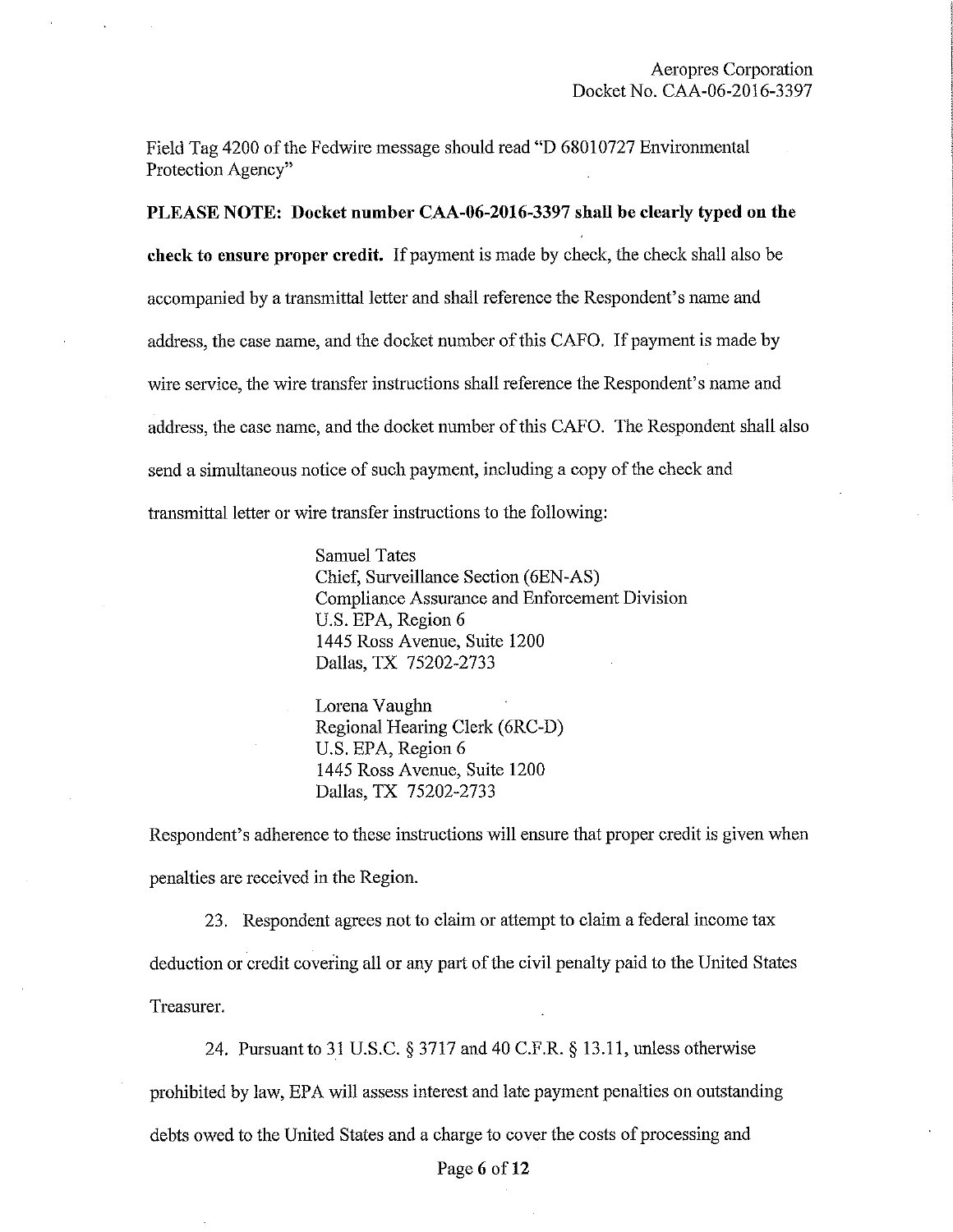handling a delinquent claim. Interest on the civil penalty assessed in this CAPO will begin to accme thhty (30) days after the effective date of the *CAPO* and will be recovered by EPA on any amount of the civil penalty that is not paid by the due date. Interest will be assessed at the rate of the United States Treasury tax and loan rate in accordance with 40 *C.P.R.§* 13.ll(a). Moreover, the costs of the Agency's administrative handling of overdue debts will be charged and assessed monthly throughout the period the debt is overdue. *See* 40 C.P.R.§ 13.ll(b).

25. EPA will also assess a \$15.00 administrative handling charge for administrative costs on unpaid penalties for the first thirty (30) day period after the payment is due and an additional  $$15.00$  for each subsequent thirty (30) day period that the penalty remains unpaid. In addition, a penalty charge of up to six percent per year will be assessed monthly on any portion of the debt which remains delinquent more than ninety (90) days. *See* 40 *C.P.R.§* 13.ll(c). Should a penalty charge on the debt be required, it shall accrue from the first day payment is delinquent. *See* 31 C.F.R. § 901.9(d). Other penalties for failure to make a payment may also apply.

### **B. PARTIES BOUND**

26. The provisions of this CAPO shall apply to and be binding upon the parties to this action, their officers, directors, agents, employees, successors, and assigns. The undersigned representative of each party to this CAPO certifies that he or she is fully authorized by the party whom he or she represents to enter into the terms and conditions of this CAPO and to execute and to legally bind that party to it.

#### **C. RETENTION OF ENFORCEMENT RIGHTS**

27. EPA does not waive any rights or remedies available to EPA for any other violations by the Respondent of federal or state laws, regulations, or permitting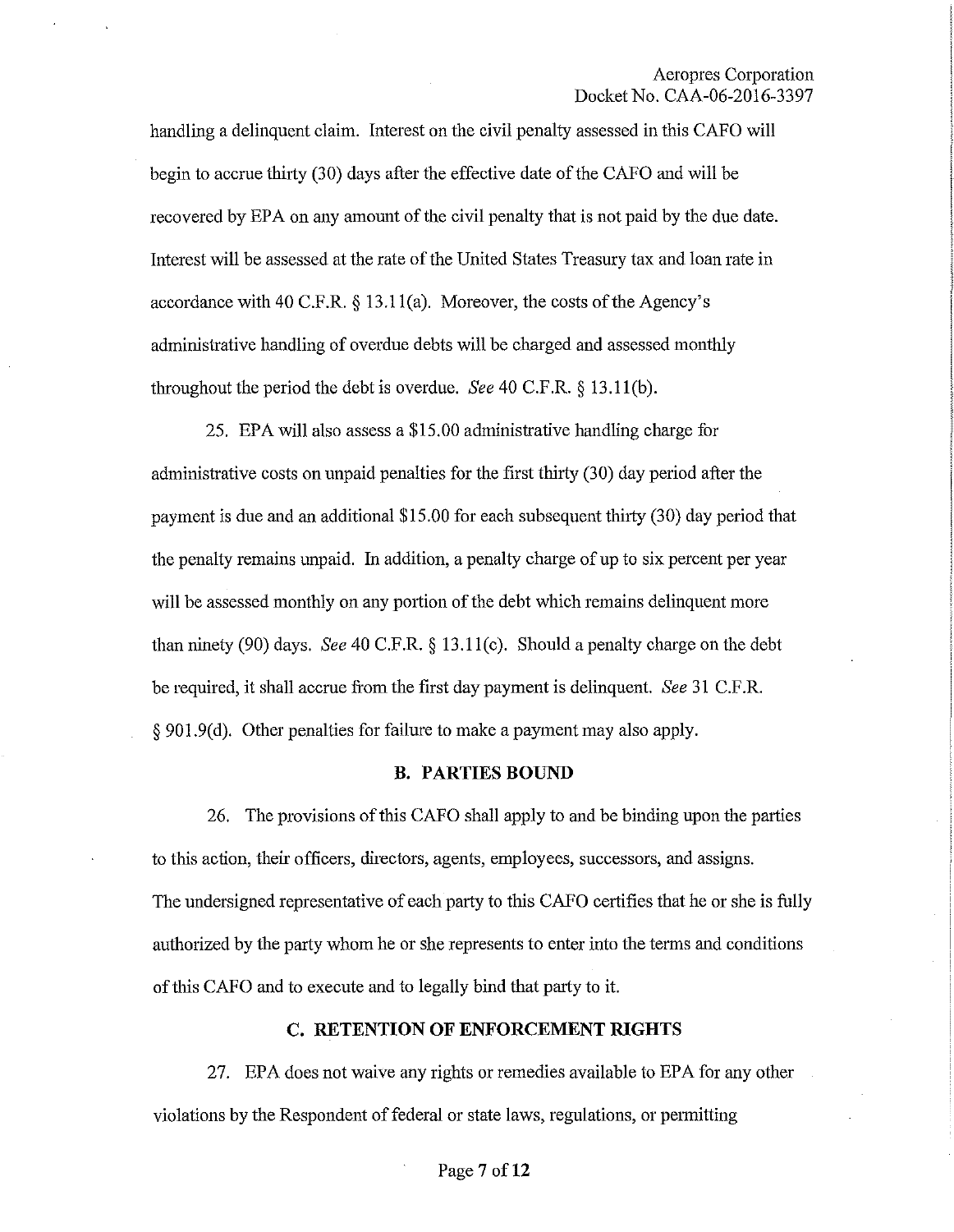conditions.

28. Nothing in this CAFO shall relieve the Respondent of the duty to comply with all applicable provisions of section  $112(r)$  of the CAA, 42 U.S.C. § 7412 $(r)$ , and 40 C.F.R. Part 68.

29. Nothing in this CAFO shall limit the power and authority of EPA or the United States to take, direct, or order all actions to protect public health, welfare, or the environment, or prevent, abate, or minimize an actual or threatened release of hazardous substances, pollutants, or contaminants at or from the Facility. Furthermore, nothing in this CAFO shall be construed to prevent or limit EPA's civil and criminal authorities, or that of other federal, state, or local agencies or departments to obtain penalties or injunctive relief under federal, state, or local laws or regulations.

30. In any subsequent administrative or judicial proceeding initiated by the Complainant or the United States for injunctive relief, civil penalties, or other appropriate relief relating to the Facility, Respondent shall not assert, and may not maintain, any defense or claim based upon the principles of waiver, res judicata, collateral estoppel, issue preclusion, claim-splitting, or other defenses based upon any contention that the claims raised by the Complainant or the United States in the subsequent proceeding were or should have been brought in the instant case, except with respect to the claims that have been specifically resolved pursuant to this CAFO.

### **D. COSTS**

31. Each party shall bear its owu costs and attorney's fees. Furthermore, Respondent specifically waives its right to seek reimbursement of its costs and attorney's fees under 5 U.S.C. § 504 and 40 C.F.R. Part 17.

### **E. EFFECTIVE DATE**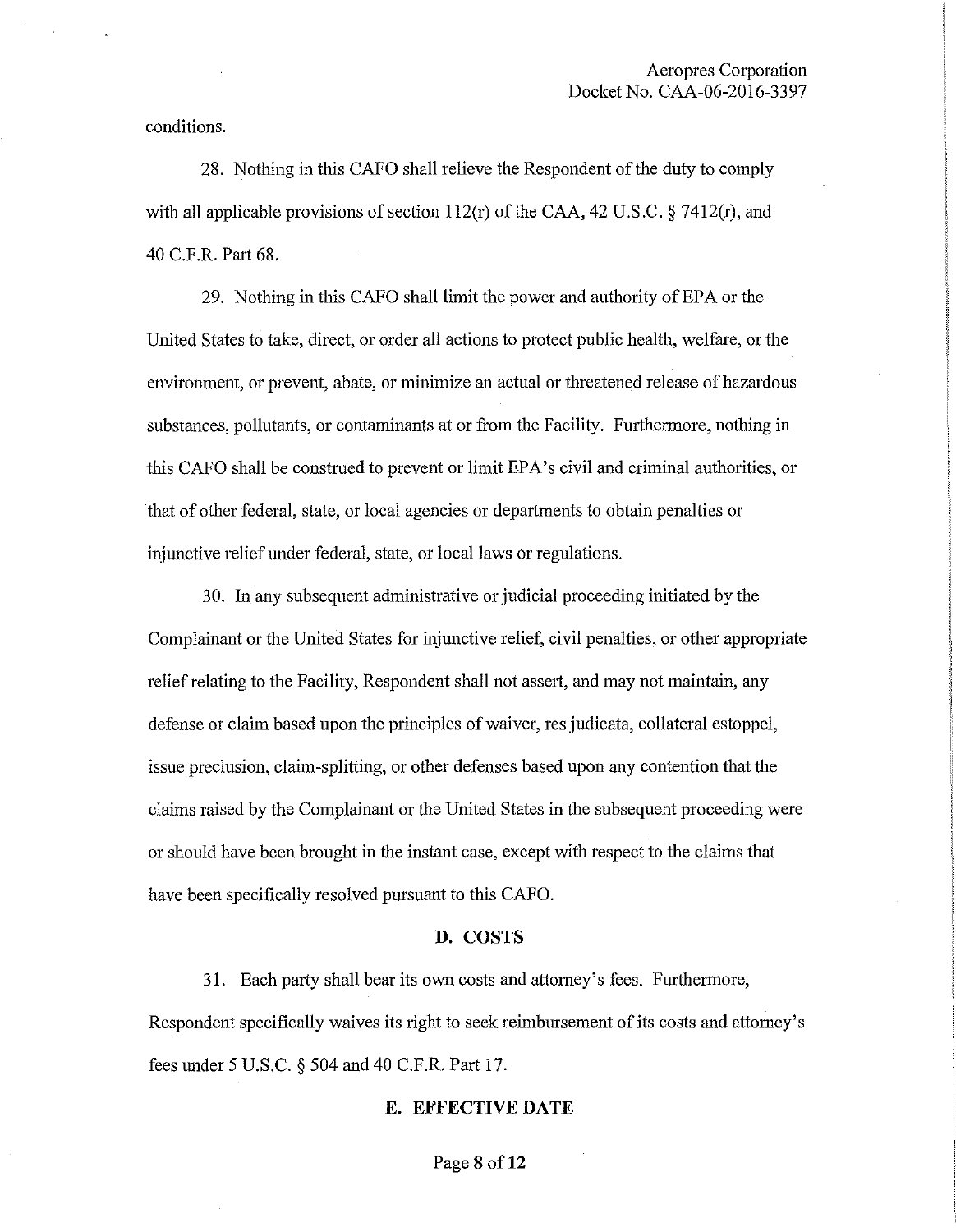32. This CAFO becomes effective upon filing with the Regional Hearing Clerk.

Ŷ,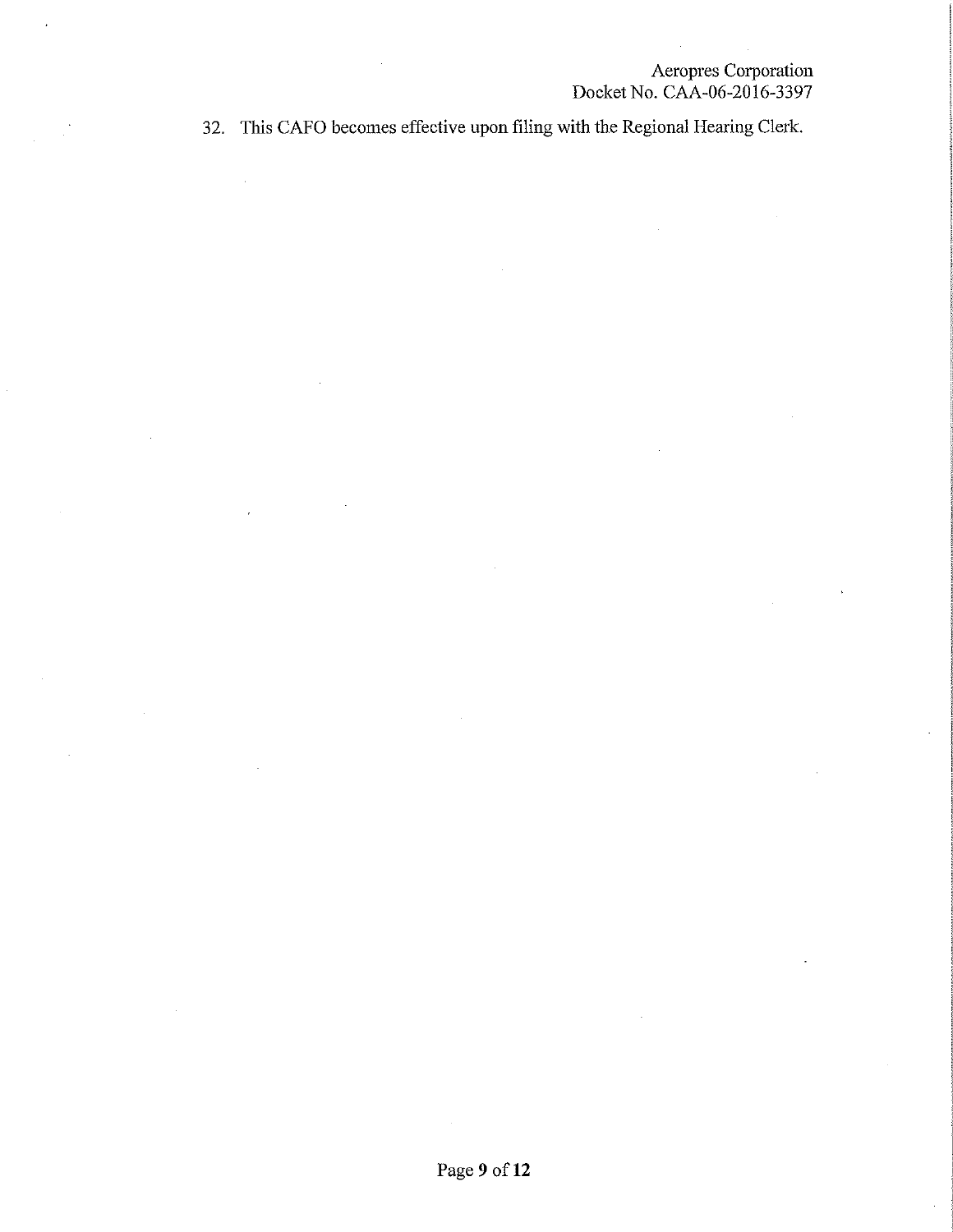Aeropres Corporation Docket No. CAA-06-2016-3397

In the Matter of: Aeropres Corporation, Sibley, Louisiana

CONSENT AGREEMENT AND FINAL ORDER EPA Docket No. CAA-06-2016-3397

Respondent

# THE UNDERSIGNED PARTIES CONSENT TO THE ENTRY OF THIS CONSENT AGREEMENT AND FINAL ORDER:

FOR THE RESPONDENT:

 $28/20/6$ Date

Aeropres Corporation

James McKeever Vice President of Operations

# FOR THE COMPLAINANT:

 $3.16$ Date

hn Blevins Director Compliance Assurance and Enforcement Division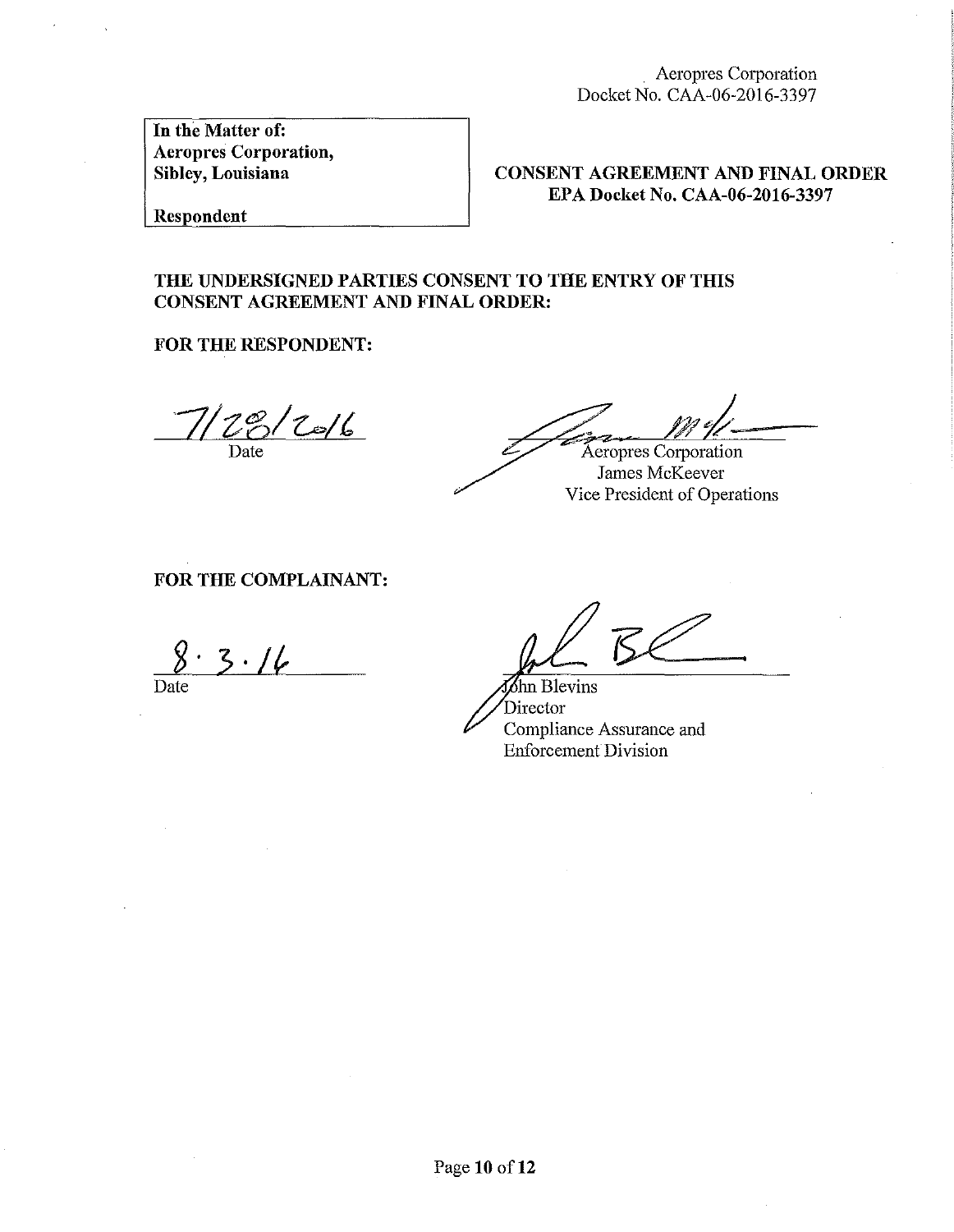### **FINAL ORDER**

Pursuant to section 113(d) of the CAA, 42 U.S.C. § 7413(d), and the Consolidated Rules of Practice Governing the Administrative Assessment of Civil Penalties, 40 C.P.R. Part 22, the foregoing Consent Agreement is hereby ratified. This Final Order shall not in any case affect the right of EPA or the United States to pursue appropriate injunctive or other equitable relief or criminal sanctions for any violations of law. This Final Order shall resolve only those causes of action alleged in this CAPO. Nothing in this Final Order shall be construed to waive, extinguish, or otherwise affect Respondent's (or its officers, agents, servants, employees, successors, or assigns) obligation to comply with all applicable federal state, and local statutes and regulations, including the regulations that were the subject of this action. The Respondent is ordered to comply with the terms of settlement as set forth in the Consent Agreement. Pursuant to 40 C.F .R. § 22.31 (b), this Final Order shall become effective upon filing with the Regional Hearing Clerk.

Date:  $8816$ 

WWWW Ml

Regional Judicial Officer